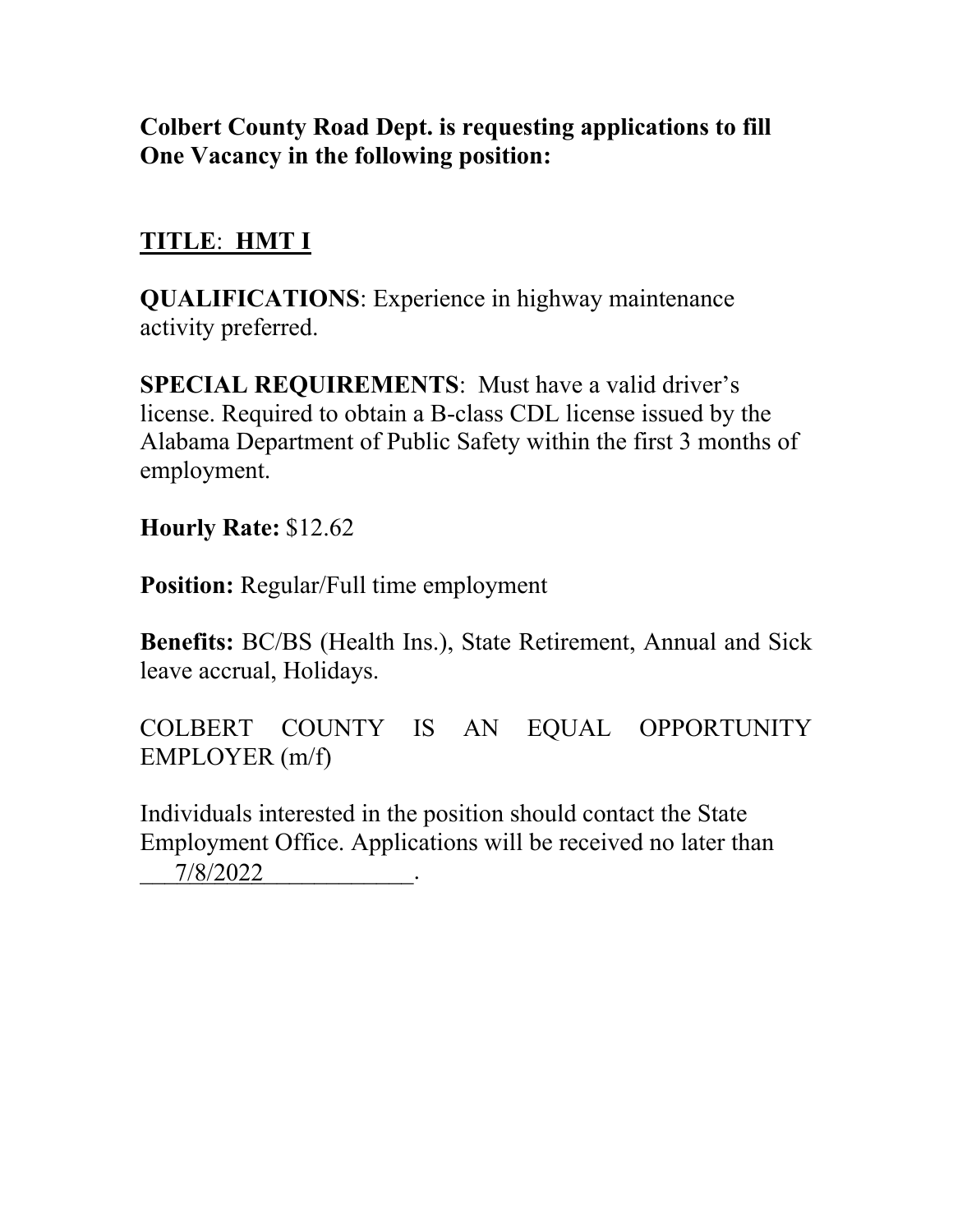## **COLBERT COUNTY JOB DESCRIPTION**

Job Title: Highway Maintenance Technician I (Entry Level)

Department: Road

Job Description Prepared: March 2012

Note: Statements included in this description are intended to reflect in general the duties and responsibilities of this job and are not to be interpreted as being all-inclusive. The employee may be assigned other duties that are not specifically included.

### Relationships

| Superintendent; Crew Leader    |
|--------------------------------|
| None                           |
| <b>Other Road Employees</b>    |
| General Public; City employees |
|                                |

## Job Summary

Under the direction of a supervisor, the employee drives various light trucks, dump trucks and operates construction equipment in the maintenance of county roads and roadways. Performs routine manual labor. Maintains equipment. Assists other crews as requested.

## Job Domains

#### **A. Equipment Operation and Maintenance**

- 1. Performs preventative maintenance on vehicles.
- 2. Drives and operates a tandem dump truck or a semi trailer truck to haul materials and equipment to work site.
- 3. Request purchase orders for gravel or chert from pit area and delivers materials to work site.
- 4. Records number of loads delivered.
- 5. May operate pieces of department equipment in a training status as assigned.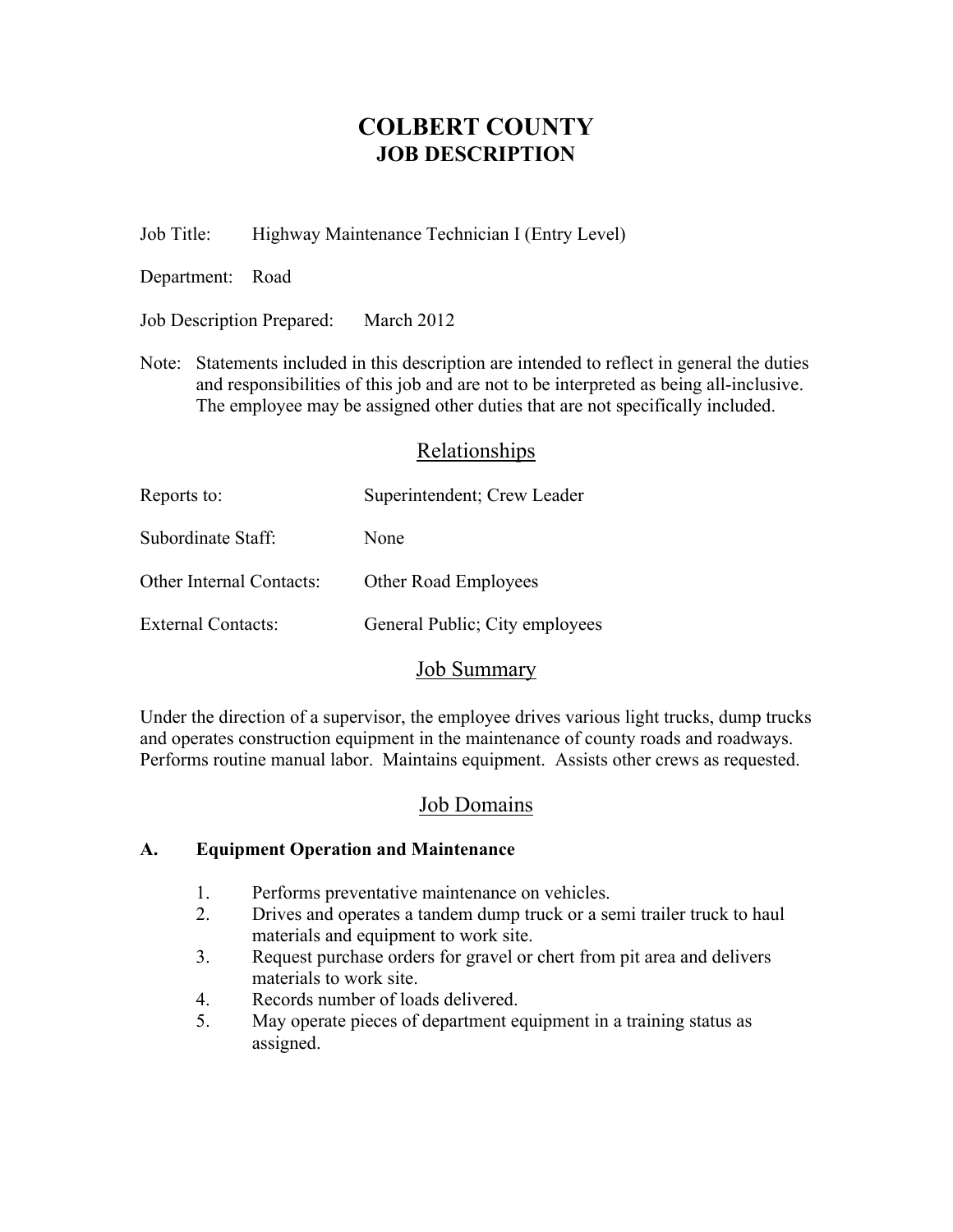#### **B. Manual Labor**

- 1. Uses a chain saw to cut trees and limbs from right-of-way.
- 2. Uses axe to clear brush.
- 3. Assists to load and unload materials and supplies.
- 4. Assists to install and clean drainage pipes.
- 5. Assists to patch potholes.
- 6. Uses a broom to sweep away excess dirt.
- 7. Prepares roadbed and installs drainage pipe for driveways.
- 8. Assists to direct traffic at job sites.
- 9. Assists to put out road signs.
- 10. Performs carpenter work.

# Knowledge, Skill and Abilities

(\*Can be required on the job)

- 1. Ability to communicate effectively with supervisor, co-workers and general public.
- 2. Ability to follow instructions
- 3. \*Basic skills in the safe operation and maintenance or equipment.
- 4. \*Knowledge of traffic regulations.
- 5. \*Knowledge of safety rules, including accident causation and prevention, and flagging traffic control.
- 6. \*Knowledge of county and department policies, procedures, rules, and regulations.
- 7. reading and writing skills as required for daily operations.
- 8. Knowledge of small tool operation.

## Other Characteristics

- 1. Possess, or have the ability to obtain, a class B Commercial Driver's License.
- 2. Ability to work overtime and weekends in emergencies.
- 3. Ability to work under various extremes of weather.

## Work Environment

The work environment involves high risks with exposure to potentially dangerous situations or unusual environment stress which require a range of safety and other precautions, e.g. working at great heights under extreme weather conditions, subject to physical attack or mob conditions, or similar situations where conditions cannot be controlled.